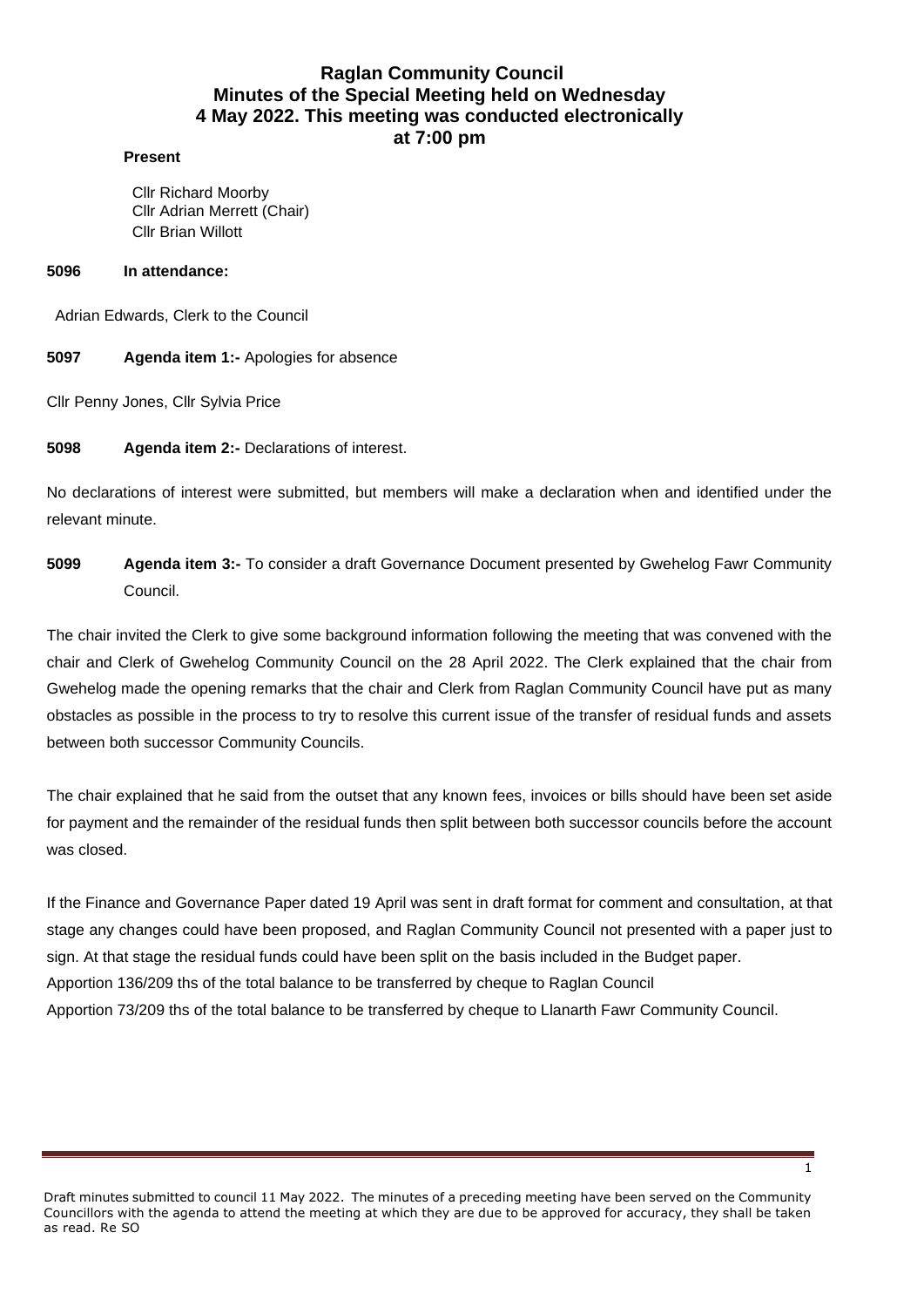It was explained that Raglan Community Council have had no input into both these documents, and it was explained that members from Raglan Community Council did not have an opportunity to review the document and have any substantial input into its content and make any amendments. The chair explained that it was said if you are not happy with the content Raglan Community Council can go to arbitration.

It was explained again this process can be classed as fait accompli and its very frustrating when Gwehelog was aware that there were fees which needed paying.

One member asked what the outcome will be at this late stage. It was explained that no further action can be taken relating to the residual funds as Gwehelog Community Council have closed the account and written cheques to both successor councils.

One member strongly believes that the audit fees for 20/21 and 21/22 should be split between both successor councils. It was explained that Raglan Community Council will need to pay the fees outstanding, but a letter is sent to the other successor council informing them that it would be expected that 73/209 ths will be asked for and a formal letter sent to the Monitoring Officer at Monmouthshire County Council.

It was felt that a letter should be sent to Monmouthshire County Council regarding this matter and explained that Raglan Community Council are querying the outstanding audit fees for 21/22 and the audit fees that are still outstanding for 20/21.

Concern must also be expressed that other costs or fees may come to light after Gwehelog Community Council has been disbanded, and any liabilities Gwehelog Community Council may have outstanding need to be split between both successor councils.

**6000 Agenda item 4: -** To sign draft Governance Document if agreed to accept the draft document

After some discussion about signing the Governance Document and signing both documents there are a number of open questions that are unanswerable as Raglan Community Council have not had input into the creation of the documents.

It was felt as and from mid-day on the 3 May Gwehelog Community Council are no longer a trading entity as the bank account has been closed. The chair of Gwehelog Community Council has signed the minutes of the meeting convened on the 27 April as a true and accurate record.

This is questionable as Raglan Community Council can only note the minutes at its next meeting as there is no formal confirmation that the minutes can be ratified. A discussion took place with a range of views being expressed. After some debate it was:

Draft minutes submitted to council 11 May 2022. The minutes of a preceding meeting have been served on the Community Councillors with the agenda to attend the meeting at which they are due to be approved for accuracy, they shall be taken as read. Re SO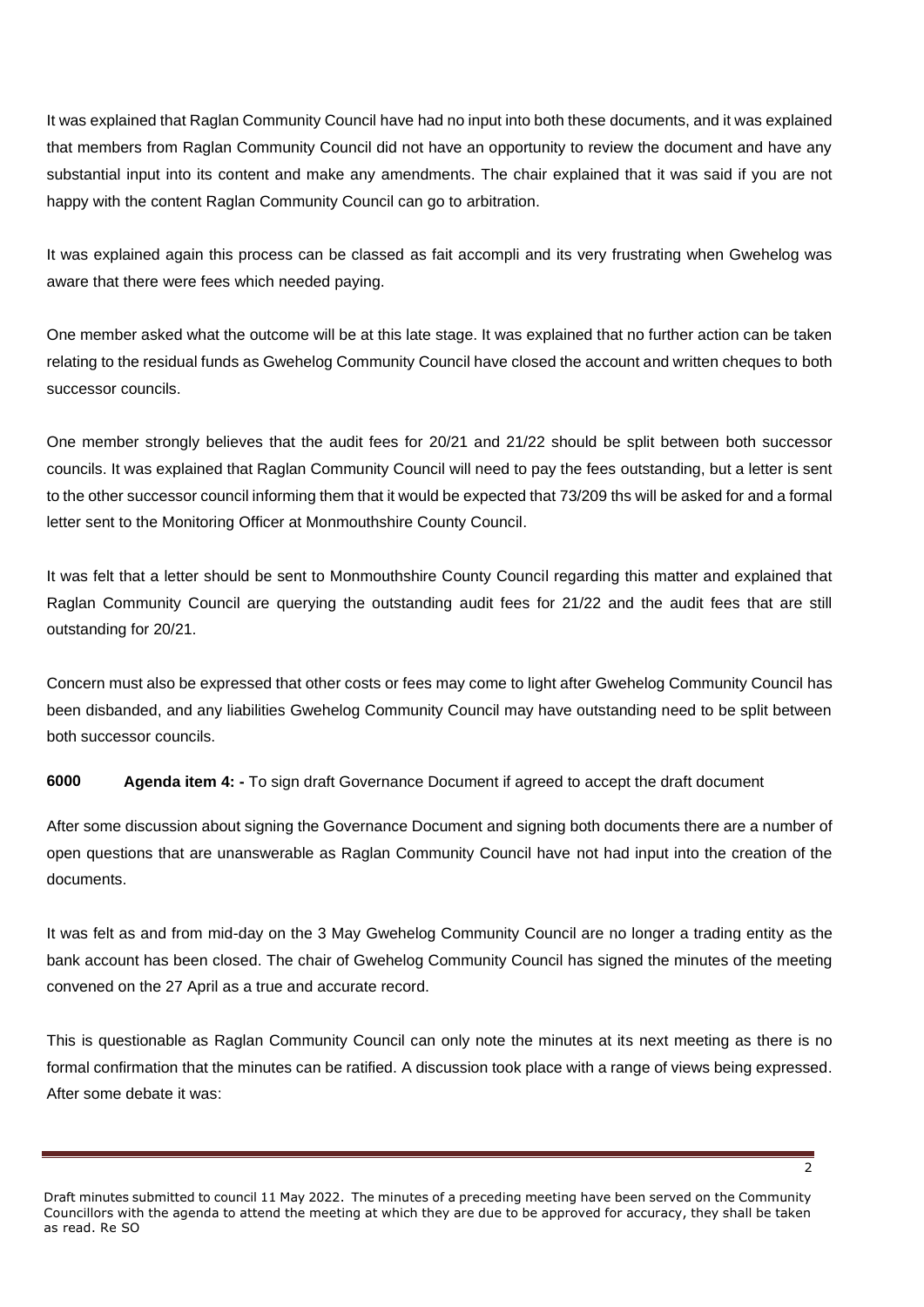**Proposed**: that both documents are noted as being received and not signed due insufficient input and no opportunity into the drafting of the papers. Raglan Community Council should formally write to Monmouthshire County Council informing them of the outcome of this meeting and expect that the appropriate amounts will be covered by both successor councils and Welsh Government.

The chair expressed concern over the contracted works the HR consultant has been engaged in to help with the TUPE transfer, but it was explained that the HR consultant has informed him the contract has been completed and her dealings are complete apart from drawing up a consultation paper for One Voice Wales. The chair expressed concern over this as it would appear One Voice Wales have only done half a job again. It is clear that Raglan Community Council still doesn't have information relating to contract of employment, job description for the TUPE employee, and one-one knows what the role and responsibility is or will be.

It was explained that no discussion has taken place about employment or if redundancy may need to be one option and what are the consequences.

Concern was expressed again, if this would be an option, the other successor council should pay a portion of that cost, and not just left to Raglan Community Council and its residents to pick up this cost. There was some discussion about this process, and it may require any employees to be included in this process and this would need the split for any employment redundancy payments.

A question was asked about 4.1.5 Employment in one of the documents, and who has said this and where can this information be found. Why wasn't the TUPE arrangement part of the other successor council transfer. It was asked where this information can be found. One member commented on the TUPE regulations which indicate that these regulations only cover the employees' rights not when that employee is transferred. A discussion took place with several views being expressed.

**6001** No other business was discussed, and the Chairman thanked everyone for attending. The meeting closed at 19:45 hrs.

| Signed by |  |
|-----------|--|
|-----------|--|

Chairman Date 11 May 2022

Please note: these minutes are a summary of the above meeting, and a record of the decisions or resolutions moved. These minutes are not to be taken as a verbatim record of the meeting.

Draft minutes submitted to council 11 May 2022. The minutes of a preceding meeting have been served on the Community Councillors with the agenda to attend the meeting at which they are due to be approved for accuracy, they shall be taken as read. Re SO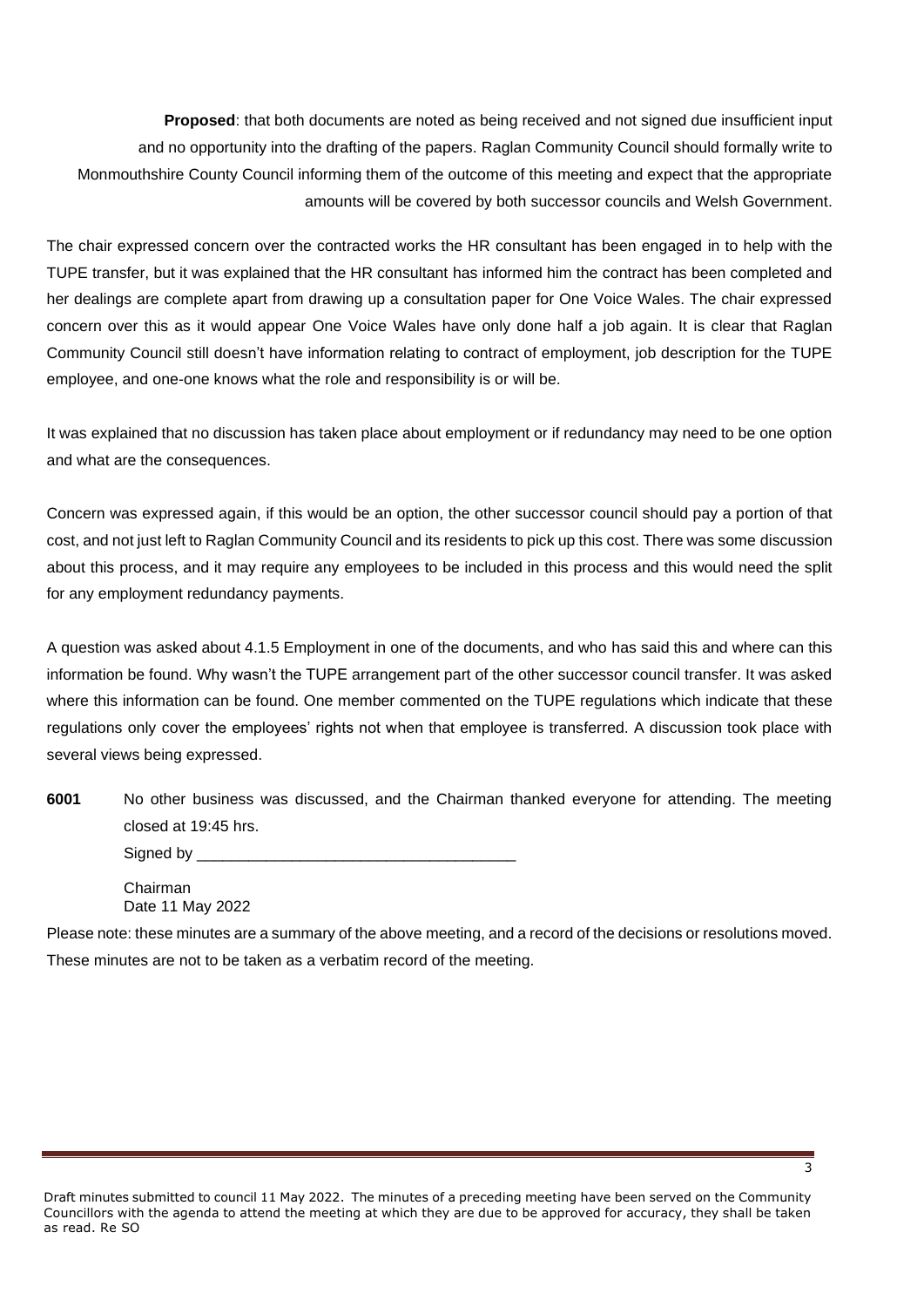### **Gwehelog Fawr Community Council FINANCE AND GOVERNANCE PAPER 19 April 2022**

### **Proposal for the redistribution of assets and funds on the closure of Gwehelog Fawr Community Council - 4 May 2022 at 11.59pm**

# **1 PURPOSE**

The purpose of the paper is to set out the requirements, activities and process of the GFCC closure and the responsibilities of GFCC and each of the successor councils, to ensure that good governance is in place and an auditable and transparent outcome is assured. The Welsh Government guidance (see attached). Section 3 commencing on page 17, outlines the situation regarding assets being transferred from one council to a neighbouring council due to a boundary change. Each Council is asked to receive and approve the proposal and actions.

## **2 BACKGROUND**

Gwehelog Fawr Community Council (GFCC) consists of the areas of:

- Gwehelog
- Llancayo
- **Trostrey**
- Kemey's Commander

There are a total of seven councillors representing the ward areas. The current number of councillors actually serving on the community council is five with two long term vacancies. The council has met monthly apart from August and December, although additional meetings have been put in place as and when business requires. The precept has remained at £4500 per annum for many years see GFCC Budget paper previously circulated.

GFCC employs a Clerk/RFO on a contract basis of 16 hours per month.

# **3 REVIEW OUTCOME**

GFCC is set to dissolve on 4 May 2022 at 11.59pm, as part of the Monmouthshire County Council (MCC) Town and Community Council review and has been approved by the Welsh Government. The subsequent restructure of boundaries will result in wards which currently sit under Gwehelog Fawr, being split accordingly between the adjoining councils of Llanarth Fawr (LF) and Raglan (R).

As a consequence, households established within a ward currently under the boundaries of GFCC, may, post May 4, find themselves sited within a different ward under either LR or R councils. The new Kemey's Commander and Llancayo ward going to LF has 73 properties. The Gwehelog ward going to Raglan has 136 properties (information supplied by John Pearson, Local Democracy Manager, MCC).

# **4 CORPORATE GOVERNANCE**

# **4.1 Responsibility and Accountability**

Responsibility and accountability for the governance, processes and transferring of funds and assets lies with each of the three councils involved. As part of the governance requirements surrounding closure, the three council bodies involved, GFCC, LF and Raglan, are required to formally agree the distribution of the assets that are currently held by GFCC **prior to** the date that the review takes effect, i.e., 4 May 11.59pm.

In addition, **all funds** remaining in the GFCC account, at the point of closure, must be allocated between the two receiving councils i.e., LF and Raglan, who receive the reprofiled wards.

If agreement is not reached, formal intervention will be required and this will be at the expense of the councils concerned.

### John Pearson, Local Democracy Manager, MCC **confirmed by email 16 March 2022***:*

*'One of the new councils is nominated as the successor body. When funds are split between the two new councils, allowance will need to be made to ensure that any bills that come in after the election but relate to the dissolved council can be paid by the successor. The audit fee will likely be £200-£300.*

4

Draft minutes submitted to council 11 May 2022. The minutes of a preceding meeting have been served on the Community Councillors with the agenda to attend the meeting at which they are due to be approved for accuracy, they shall be taken as read. Re SO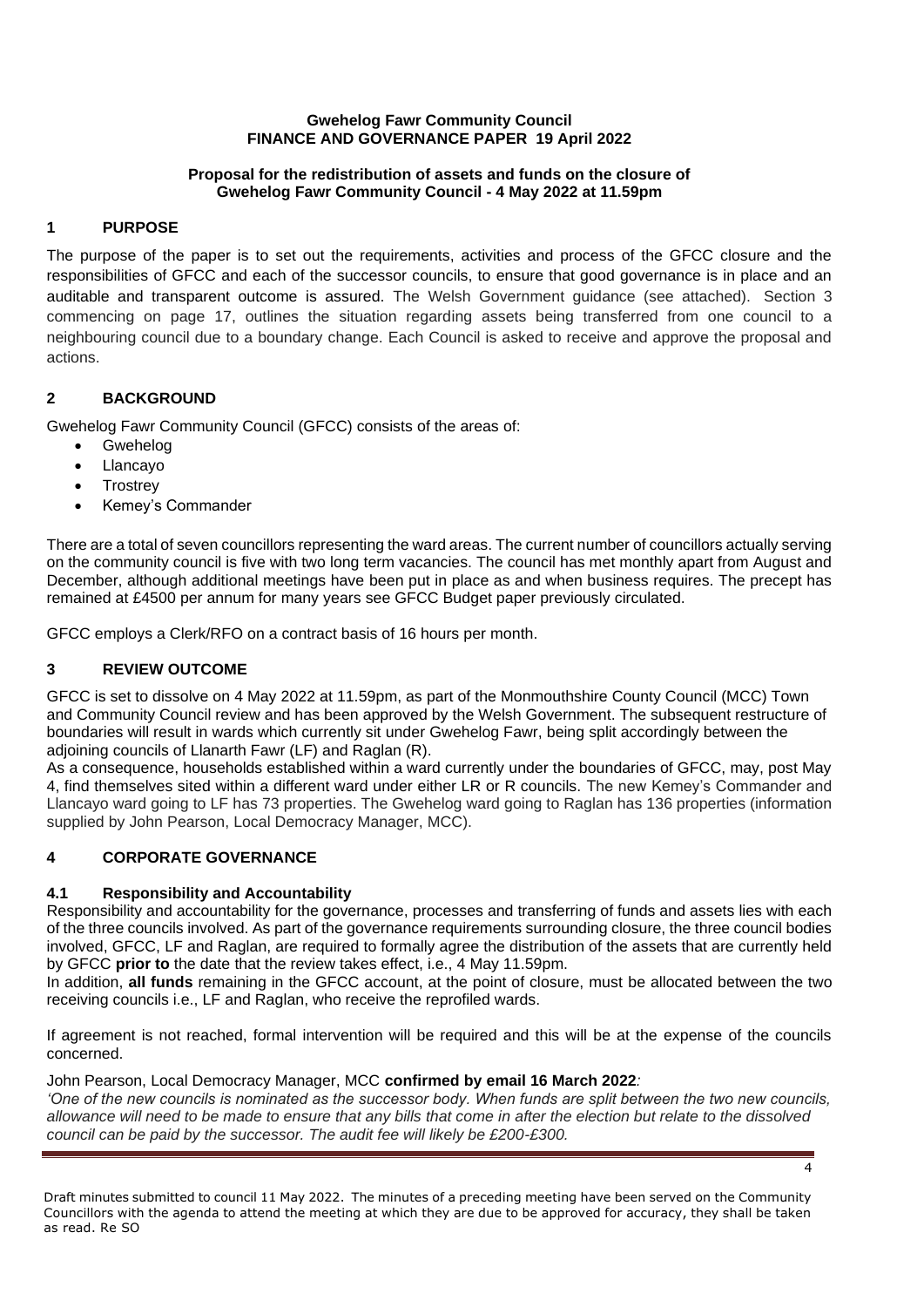*When approving the accounts, the new council will need to make arrangements to satisfy itself that the accounts are properly prepared – they'll need to do this even though they were not councillors of the dissolved council. They can get this assurance from, for example, the internal auditor (also to be paid by the successor)'.*

## **4.1.1 Financial balance and Assets**

According to John Pearson. Local Democracy Manager, MCC: *'A property based split would be sensible given that the precept and money raised by the community council is based on that number but there may be other factors involved that need consideration as well'.* **received 7 April 2022 by email**

The new Kemey's Commander and Llancayo ward going to Llanarth has 73 properties. The Gwehelog ward going to Raglan has 136 properties. This makes a total of 209 properties.

Therefore, it is proposed that the financial split of residual monies in the GFCC account should be split as follows:

#### **Apportion 136/209 ths of the total balance to be transferred by cheque to Raglan Council Apportion 73/209 ths of the total balance to be transferred by cheque to Llanarth Fawr Community Council.**

The cheques for these payments will require authorisation in the normal way by GFCC and the account will need to be closed subsequently. A letter to notify MBS of the account closure has already been drafted and approved by GFCC. All authorised signatories are required to approve and authorise the letter. Each successor Council will need to receive a notification of the final balance and the audit trail for allocation of funds.

#### **It is proposed that the Clerk/RFO of GFCC and the Chair of GFCC attend the MBS branch to undertake the payment and closure.**

- **4.1.2** The assets of GFCC consist of four noticeboards and a laptop:
	- Noticeboard at the Church Kemey's Commander
		- Noticeboard at Llancayo
	- Noticeboard at Gwehelog Chapel
	- Noticeboard at Gwehelog Parish Hall
	- Lenovo Laptop
	- **Website**

Two noticeboards sit within the new LF boundary and two within the Raglan boundary. The Lenovo laptop will continue to be utilised by the Clerk /RFO when transferring to Raglan council post 4 May 2022 and will become a Raglan Council asset. The website has been approved to continue in its current domain until 31 January 2023. As per Boundary Review FAQs '*The easiest solution would be to update the old website with a reference that this site is no longer updated but link to it from the new council website should people wish to review minutes or agendas for the old council'* a decision will need to be taken by each successor council.

### **4.1.3 GFCC final meeting and Minutes**

The final meeting of GFCC is set for April 27 at 8.00pm. As per the information supplied by John Pearson, Local Democracy Manager, at MCC (below) the minutes of this meeting will be approved at the first meeting of the postelection Raglan council.

*'Yes, as Raglan is the successor Council it will need to agree the minutes of any final meeting. With no one standing in the Gwehelog ward for the election and therefore no in attendance at the meeting who can confirm their accuracy it does question the point of it but that's the legislation'.*

# **4.1.4 Financial control and Audit**

At each meeting of GFCC the purchases made since the previous meeting, account expenditure and balance are all set out for council scrutiny and approval.

At the final meeting on the 27 April outstanding invoices and expenditure will be accounted for and subject to approval.

5

Draft minutes submitted to council 11 May 2022. The minutes of a preceding meeting have been served on the Community Councillors with the agenda to attend the meeting at which they are due to be approved for accuracy, they shall be taken as read. Re SO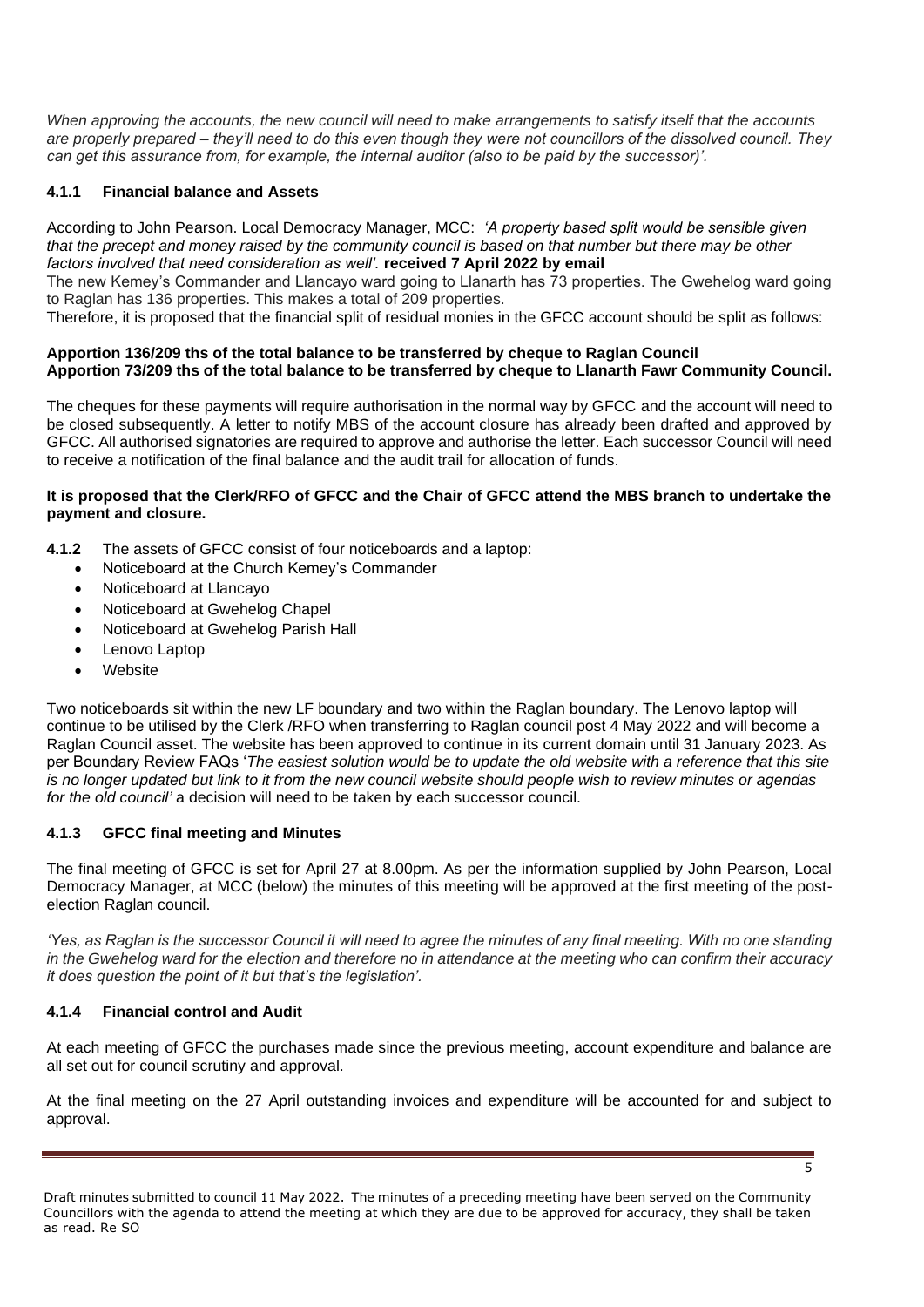It is important to note that the cost of GFCC 2020-21 external audit has not yet been received and there will be a VAT refund due for 2021-2022.

The normal year for accounts purposes is 1 April -31 March, however, as the council closes on 4 May 11.59pm, it has been agreed that the GFCC audit for year 2021-2022 will cover 1 April 2021- 4 May 2022, hence avoiding the need to audit 34 days in 2022-2023 as confirmed by the powers conferred by section 13(1)(a) of the Public Audit (Wales) Act 2004.

As the accounts cannot be finalised until closure it is anticipated that the audit will take place immediately after closure. The internal auditor has been commissioned and informed of this.

## **4.1.5 Employment**

The Clerk's employment will be transferred to the successor Council, Raglan Council, under the Transfer of Undertaking (Protection of Employment) regulations. This is being facilitated with the respective Chairs by the HR lead commissioned by One Voice Wales (OVW) who is to provide the necessary expertise and support to those Councils affected by the MCC review. The Clerk/RFO will receive pay up to and including the 4 May 2022 from GFCC.

|                          |                                 | Action plan and responsibilities |          |                                          |
|--------------------------|---------------------------------|----------------------------------|----------|------------------------------------------|
| <b>Item</b>              | <b>Action</b>                   | By whom                          | By when  | <b>Comments</b>                          |
| <b>Council plan and</b>  | Receive and approve             | <b>Each Council body</b>         | 4.5.2022 | To receive and                           |
| governance               | individual councils and         | <b>Each Clerk/RFO</b>            |          | approve the                              |
|                          | <b>Clerks/RFOs</b>              |                                  |          | governance plan                          |
|                          |                                 |                                  |          | and actions                              |
| <b>Assets</b>            | To agree the                    |                                  | 4.5.2022 | To receive and                           |
|                          | apportionment of                | <b>Each Council body</b>         |          | approve the                              |
|                          | assets as set out in the        | <b>And Clerk/RFO</b>             |          | governance plan                          |
|                          | <b>Finance &amp; Governance</b> |                                  |          | and actions and                          |
|                          | paper and progress              |                                  |          | the apportionment                        |
|                          |                                 |                                  |          | of assets                                |
|                          |                                 |                                  |          | Clerk/RFO to                             |
|                          |                                 |                                  |          | action                                   |
| <b>Finance and funds</b> | To agree the                    | <b>Each Council body</b>         | 4.5.2022 | To receive and                           |
|                          | apportionment of funds          |                                  |          | approve the                              |
|                          | at GFCC closure                 |                                  |          | governance plan                          |
|                          |                                 |                                  |          | and apportionment                        |
|                          |                                 |                                  |          | of funds                                 |
|                          |                                 |                                  |          | <b>Identify VAT</b>                      |
|                          |                                 |                                  |          | <b>Refund and any</b>                    |
|                          |                                 |                                  |          | outstanding                              |
|                          |                                 |                                  |          | financial                                |
|                          |                                 |                                  |          | commitments to                           |
|                          |                                 |                                  |          | move forward to                          |
|                          |                                 |                                  |          | Raglan council e.g.                      |
|                          |                                 | <b>GFCC</b>                      | 27 April | <b>Audit cost</b><br><b>Identify VAT</b> |
| <b>Audit</b>             | To agree the GFCC<br>accounts   | <b>Clerk/RFO</b>                 | 2022     | <b>Refund and any</b>                    |
|                          | To agree the relevant           |                                  |          | outstanding                              |
|                          | audit requirements <sup>1</sup> |                                  |          | <b>financial</b>                         |
|                          |                                 |                                  |          | commitments to                           |
|                          |                                 |                                  |          | move forward to                          |
|                          |                                 |                                  |          | Raglan council                           |
|                          |                                 |                                  |          | including any audit                      |
|                          |                                 |                                  |          | costs.                                   |
|                          |                                 |                                  |          |                                          |

<sup>1</sup> powers conferred by section 13(1)(a) of the Public Audit (Wales) Act 2004

Draft minutes submitted to council 11 May 2022. The minutes of a preceding meeting have been served on the Community Councillors with the agenda to attend the meeting at which they are due to be approved for accuracy, they shall be taken as read. Re SO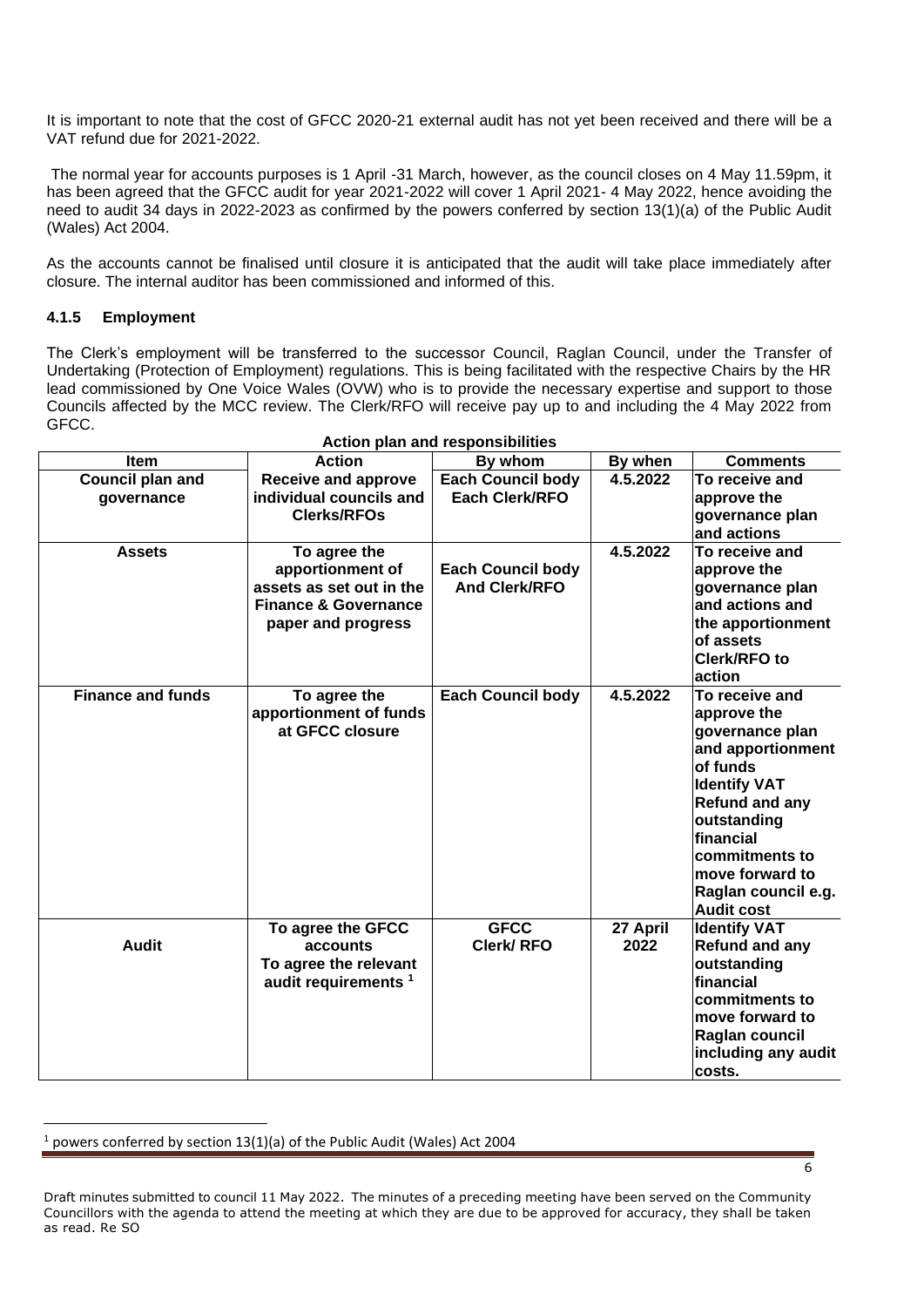| <b>Minutes</b>            | To agree the minutes of<br>the final meeting of<br><b>GFCC</b>             | Successor body of<br><b>Raglan Council</b>                                                            | <b>First</b><br>meeting of<br>Raglan<br><b>Council</b>     | <b>Clerk/RFO GFCC</b><br>to co-ordinate with<br><b>Clerk/RFO Raglan</b>                                                        |
|---------------------------|----------------------------------------------------------------------------|-------------------------------------------------------------------------------------------------------|------------------------------------------------------------|--------------------------------------------------------------------------------------------------------------------------------|
| Website                   | To place a link to the<br><b>GFCC website on each</b><br>successor website | Each council body<br>to agree and<br><b>Clerk/RFOs to</b><br>action                                   | <b>First</b><br>meeting of<br>LF and<br>Raglan<br>councils | <b>Website links to be</b><br>put in place to<br>enable<br>transparency and<br>accountability to<br>the public                 |
| <b>Employment matters</b> | To transfer the GFCC<br>clerk/RFO to Raglan<br>council                     | <b>HR lead and Chairs</b><br>of GFCC and Raglan<br><b>Clerk and RFOs of</b><br><b>GFCC and Raglan</b> | 4.5.2022                                                   | Due diligence and<br>legal requirements<br>to be met<br><b>Process for the</b><br>payment of the<br>clerk to be<br>established |

**Author : Nicola Awni Clerk/RFO Gwehelog Fawr Community Council Owner: Gwehelog Fawr Community Council** 

**Received and approved by:**

**Chair Gwehelog Fawr Community Council ………………………………….…… Date ………………**

**Please print name ………………………………………………………..**

**Chair Raglan Council ………………………………….…… Date ………………**

**Please print name ………………………………………………………..**

**Chair Llanarth Fawr Community Council ………………………………….…… Date ………………**

**Please print name ………………………………………………………..**

7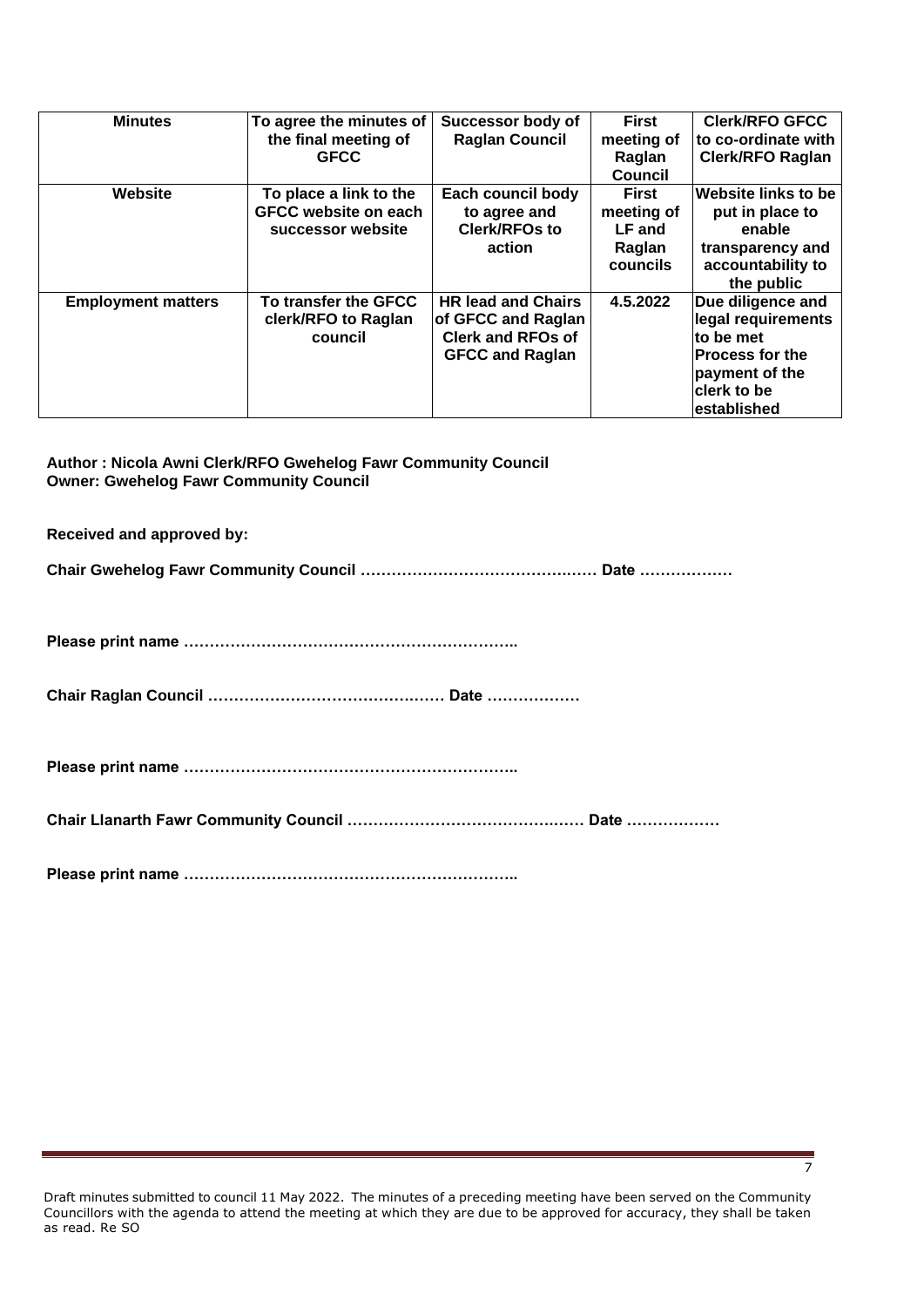#### **GWEHELOG FAWR COMMUNITY COUNCIL Budget Setting Paper for year 2022-2023**

#### **Background and introduction**

The outcome of the Community and town council review is still not confirmed and therefore, budget planning continues for 2022-2023 until the Welsh Government puts other mechanisms in place.

Gwehelog Fawr Community Council has continued to set a precept of £4500 per annum for a number of years. This amount has not been raised for many years.

To date, members have not taken up their annual allowance although this amount has to be budgeted for. A small reserve balance accrued at the end of 2020-2021. As part of good financial governance, the council should maintain a healthy reserve, which provides the equivalent of one full year of expenditure.

The expected end of year balance and the preliminary draft budget required for 2022-2023, is set out below.

### **Financial position 2021 -22**

The balance of funds carried forward as at 1 April was £4049.84. The financial position at Month 6 (30 September 2021) shows a balance of funds totalling **£4982.20**, which excludes the VAT refund for last year of £65.71 and includes the second precept installment.

#### • **Spend to date**

At the end of September, the total spend year to date, was £2067.64 and this is £5193.36 under budget for 2021- 22. This is on a level with the budget position at this time in September 2020.

#### • **Anticipated spend**

At the end of March 2022, the anticipated spend is expected to be - see Fig 1.

The assumptions are that employment costs and expenses remain steady, however, the clerk may have an increment due and pay award pending. All members may take their allowance, election monies will not be spent and regular payments will continue for the rest of the year.

In addition, it is modelled that not all the training budget will be spent. The hall is being used this year, so rental is due and virtual meeting facilities continue.

If the community council is no longer in existence at 1 April 2022, the Clerk might incur a statutory redundancy payment in line with service and pay and conditions.

### • **Anticipated income**

The final precept payment of £1500 is expected 31 December 2021 and the VAT refund payment of £65.71 is awaited.

## • **Projected Council performance against budget - see Fig 1**

Based on some of the assumptions made, the Council performance against budget may be a **£1903.23 underspend.**

|                             | <b>Figure 1</b>                     |                 |                                    |                             |
|-----------------------------|-------------------------------------|-----------------|------------------------------------|-----------------------------|
| <b>Payments</b>             | <b>Projected</b><br>spend<br>year £ | <b>Budget £</b> | <b>Variation</b><br>on budget<br>£ | <b>Assumptions</b>          |
| <b>Member</b><br>allowances | 1050.00                             | 1050.00         | 0                                  | All taken                   |
| <b>Clerk salary</b>         | 1843.20                             | 2489.00         | 645.80                             |                             |
| <b>Clerk</b><br>expenses    | 420.00                              | 500.00          | 80.00                              |                             |
| Payroll<br>provision        | 572.79                              | 695.00          | 122.21                             | 4 quarter costs             |
| <b>Training</b>             | 60.00                               | 200.00          | 140.00                             | Not all used                |
| Ovw/Sicc                    | 144.00                              | 144.00          | 0                                  | Increase may be<br>expected |
| <i><b>Insurance</b></i>     | 238.00                              | 238.00          | 0                                  |                             |

Draft minutes submitted to council 11 May 2022. The minutes of a preceding meeting have been served on the Community Councillors with the agenda to attend the meeting at which they are due to be approved for accuracy, they shall be taken as read. Re SO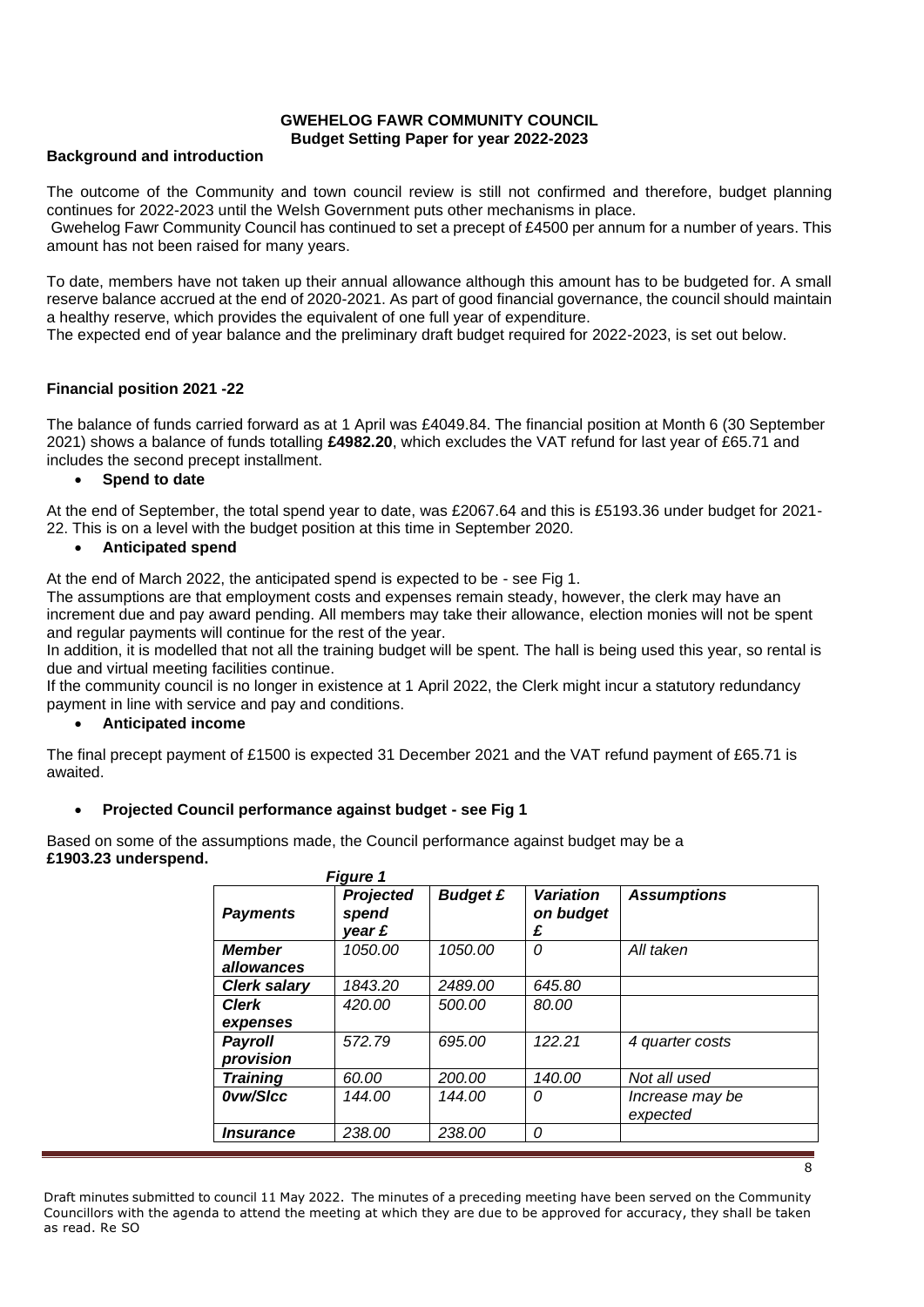| <b>TOTAL</b>          | £5357.77 | £7261.00 | £1903.23 | <b>UNDERSPEND</b>          |
|-----------------------|----------|----------|----------|----------------------------|
| <b>VAT</b>            | 51.98    | 55.00    | 3.02     |                            |
| <b>Election</b>       | 0        | 200.00   | 200.00   | none                       |
| Website               | 80.00    | 100.00   | 20.00    | approx                     |
| er                    |          |          |          |                            |
| <b>ICommission</b>    | 40.00    | 40.00    | 0        | May increase               |
| Internal audit        | 100.00   | 120.00   | 20.00    |                            |
| <b>External audit</b> | 350.00   | 400.00   | 50.00    | Cost to be confirmed       |
| <b>Sundry items</b>   | 47.80    | 170.00   | 122.20   |                            |
| Rent                  | 260.00   | 260.00   | 0        |                            |
| community             |          |          |          | donation                   |
| <b>Money for</b>      | 100.00   | 600.00   | 500.00   | <b>Wales Air Ambulance</b> |

#### **Projected spend 2021-2022 : see fig 2**

- The projected total spend for 2021-2022 is **£5357.77**
- **Cash amount available at 1 October 2021 £4982.20**
- With the 3rd installment and VAT refund **£4982.20 +£1500 +£65.71 = £6547.91**
- The projected spend from October 2021 to Mar 2022 is **£3581.12**

### **The anticipated balance carry forward based on assumptions:**

The Oct balance plus precept +VAT refund £6547.91 **minus** the projected spend from October 2021 to Mar 2022 of £3581.12. Expected account balance of **£2966.79** at the end of March 2022. With annual precept income of £4500, the total available funds for 2022-23 would be **£7467. The proposed budget for 2022-2023 of £7283 does not require any addition to the existing precept.**

#### *It is important to note that repairs to the noticeboards are required and this cost cannot be estimated without council approval to proceed with obtaining quotes Figure 2*

 $\overline{\phantom{a}}$ 

# **Estimated Payments 0ctober 2021 - Mar 2022**  $\mathbf{r}$

| <b>Payments Oct-Mar 2021</b> | £1,050.00 |
|------------------------------|-----------|
| <b>Member allowances</b>     | £922.00   |
| <b>Clerk salary</b>          |           |
| <b>Clerk expenses</b>        | £210.00   |
| <b>Payroll provision</b>     | £296.20   |
| <b>Training</b>              | £60.00    |
| Ovw/SIcc                     | £144.00   |
| Insurance                    |           |
| <b>Money for community</b>   |           |
|                              | £100.00   |
| Rent                         |           |
| <b>Sundry items</b>          | £260.00   |
| <b>External audit</b>        | £47.80    |
|                              | £350.00   |
| Internal audit               |           |
| <b>Info Commissioner</b>     |           |
|                              | £40.00    |
| Website                      |           |
| <b>Election</b>              | £80.00    |
| VAT                          | £0.00     |
| TOTAL                        | £21.12    |
|                              |           |

Draft minutes submitted to council 11 May 2022. The minutes of a preceding meeting have been served on the Community Councillors with the agenda to attend the meeting at which they are due to be approved for accuracy, they shall be taken as read. Re SO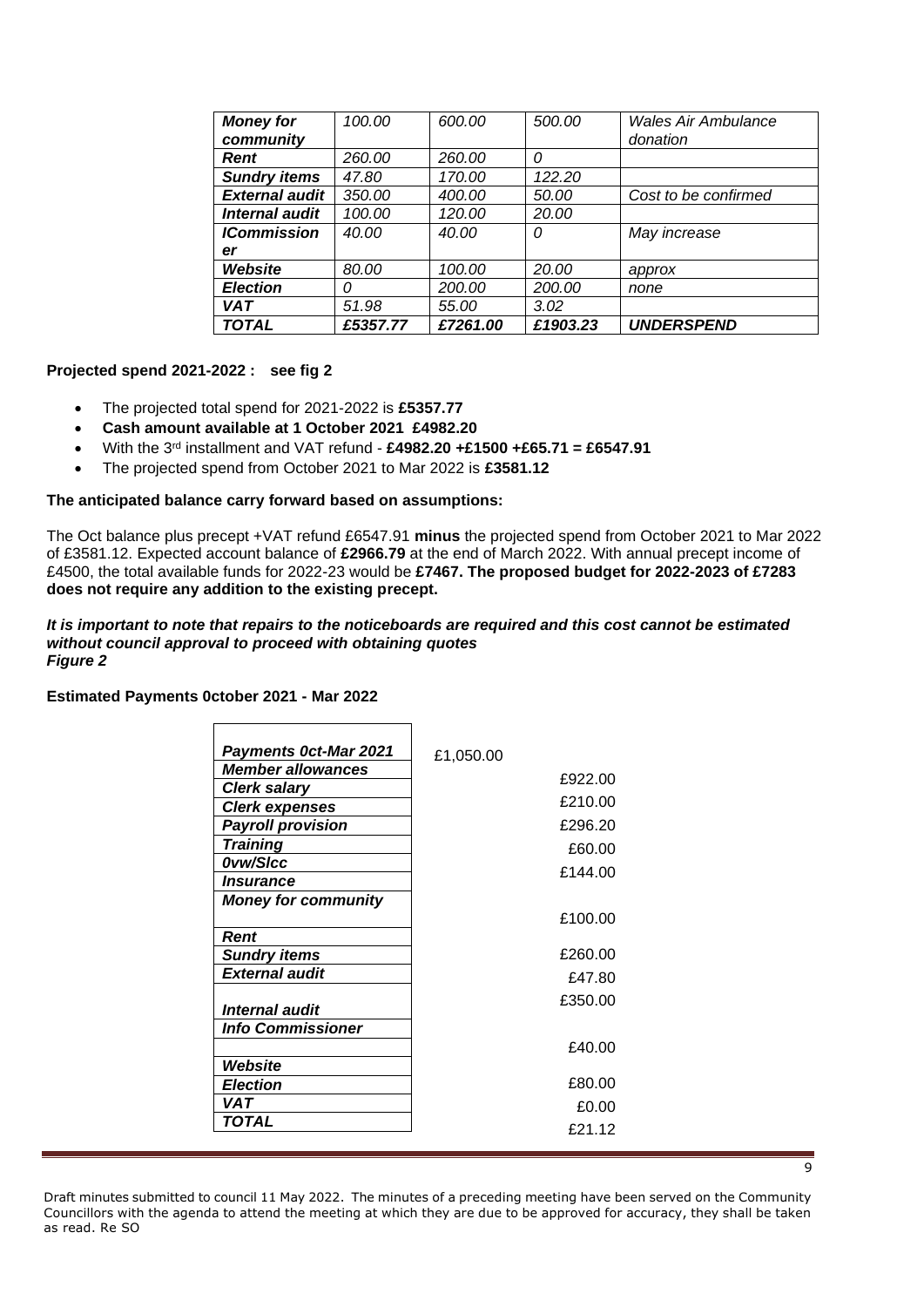#### **£3,581.12**

## **At the 27 October 2021 Council meeting, members are asked to :**

- consider the budget implications and projected spends
- agree and approve the budget for 2022-2023 see Annexe 1
- agree and approve the level of precept for 2022-2023 ready for notification to Monmouthshire County Council - usually during December
- consider the repair the 2 noticeboards at Gwehelog which are in need of new backing/fixing the backing and consider the purchase of a new noticeboard at Llancayo, using reserves.

#### **2022 -2023 Budget see Annexe 1**

#### **Assumes:**

- the community council remains
- an increase in election costs anticipated in local election year
- 1% contractural pay increment for the clerk set by Local Government and that payroll costs remain the same

| <b>Annexe 1</b>                      | <b>BUDGET YEAR 2022 -2023</b> | Budget year 2021-22 | 2022-<br>2023 |           |
|--------------------------------------|-------------------------------|---------------------|---------------|-----------|
|                                      |                               |                     |               |           |
|                                      |                               |                     |               |           |
| Member allowances                    |                               | 1050.00             | 1050.00       | 0         |
| Clerk's salary                       |                               | 2489.00             | 2329.00       | $-160$    |
| Clerk expenses                       |                               | 500.00              | 500.00        | 0         |
| Payroll Provision                    |                               | 695.00              | 721.00        | $+26$     |
| Training                             |                               | 200.00              | 160.00        | $-40$     |
| One Voice Wales and SLCC memberships |                               | 144.00              | 160.00        | $+16$     |
| Council Insurance                    |                               | 238.00              | 238.00        | 0         |
| Money for the good of the Community  |                               | 600.00              | 600.00        | 0         |
| Rent of village hall                 |                               | 260.00              | 260.00        | 0         |
| Sundry Items                         |                               | 170.00              | 150.00        | $-20$     |
| External audit fee                   |                               | 400.00              | 400.00        | 0         |
| Internal audit fee                   |                               | 120.00              | 120.00        | $\Omega$  |
| Information                          |                               |                     |               |           |
| Commission<br>Registration           |                               | 40.00               | 40.00         | 0         |
| Website                              |                               | 100.00              | 100.00        | 0         |
| Election provision                   |                               | 200.00              | 400.00        | $+200.00$ |
| <b>VAT</b>                           |                               | 55.00               | 55.00         | 0         |
|                                      |                               |                     |               |           |
| <b>Budget</b>                        |                               | £7261.00            | £7283.00      | $+£22$    |

### Author : N.Awni Clerk and RFO

#### 9 October 2021

Draft minutes submitted to council 11 May 2022. The minutes of a preceding meeting have been served on the Community Councillors with the agenda to attend the meeting at which they are due to be approved for accuracy, they shall be taken as read. Re SO